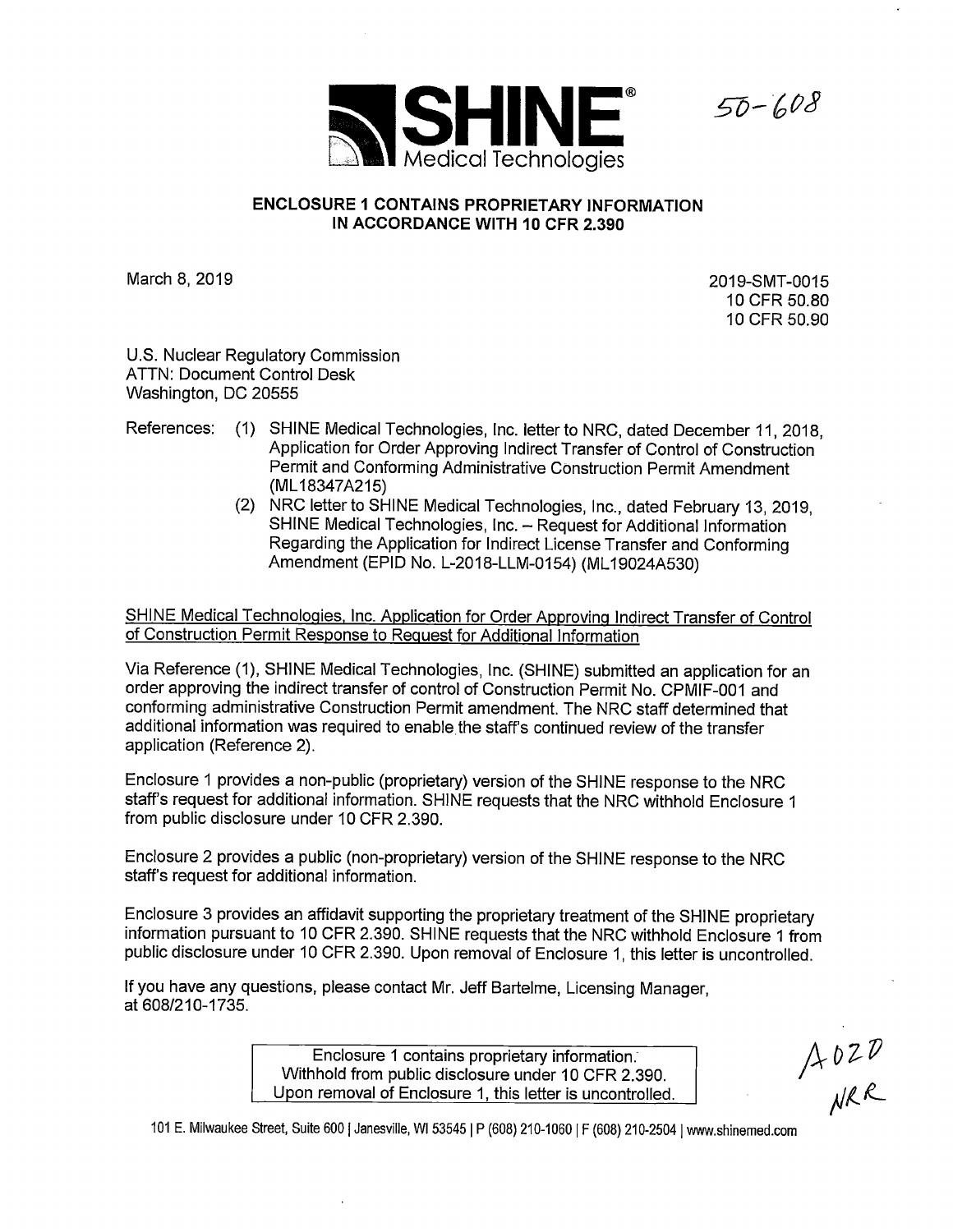Document Control Desk Page 2

I declare under the penalty of perjury that the foregoing is true and correct. Executed on March 8, 2019.

Very truly yours,

)<br>James Costedio

Vice President of Regulatory Affairs and Quality SHINE Medical Technologies, Inc. Docket No. 50-608

 $\bar{z}$ 

Enclosures

cc: Project Manager, USNRC Supervisor, Radioactive Materials Program, Wisconsin Division of Public Health (w/o Enclosure 1)